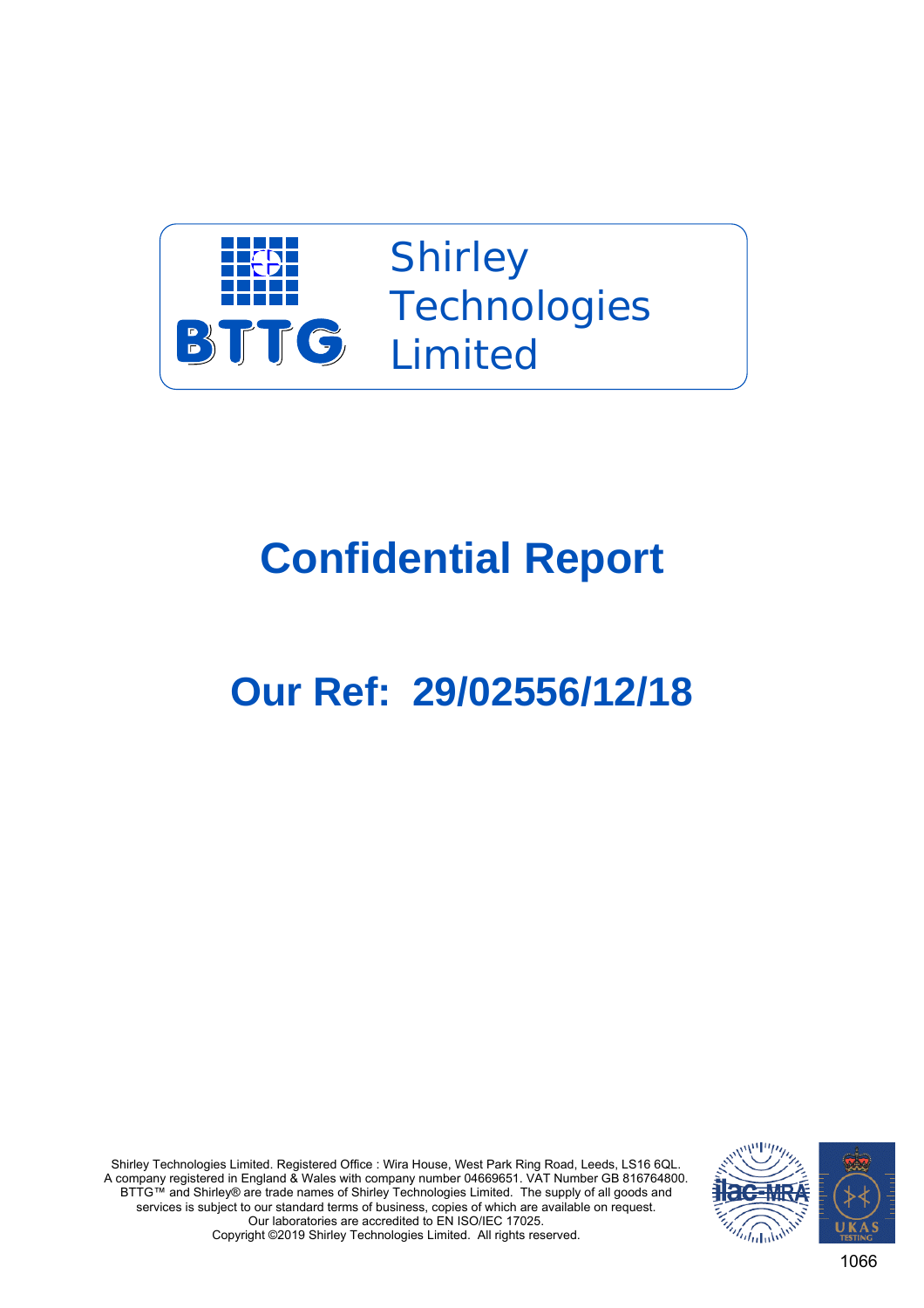

**Shirley Technologies** Limited

Shirley Technologies Limited Wira House West Park Ring Road Leeds, LS16 6QL United Kingdom

Tel: +44 (0)113 259 1999

Web: http://www.shirleytech.com Email: info@shirleytech.co.uk

10 January 2019 **Page 1 of 2** Page 1 of 2 Our Ref: 29/02556/12/18 Your Ref: Client: Kvadrat A/S Address: Lundbergsvej 10 8400 Ebeltoft Denmark Job Title: Determination of Abrasion Resistance on One Sample of Fabric Client's Order Ref: Date of Receipt: 14 December 2018 Description of Sample(s): One part width sample of woven upholstery fabric, referenced by the Client:- **Clara 2, 92% new wool, 8% nylon** Work Requested: Martindale abrasion resistance to EN ISO 12947-2: 2016 Note: this report relates only to the sample/s submitted and as described in this report.